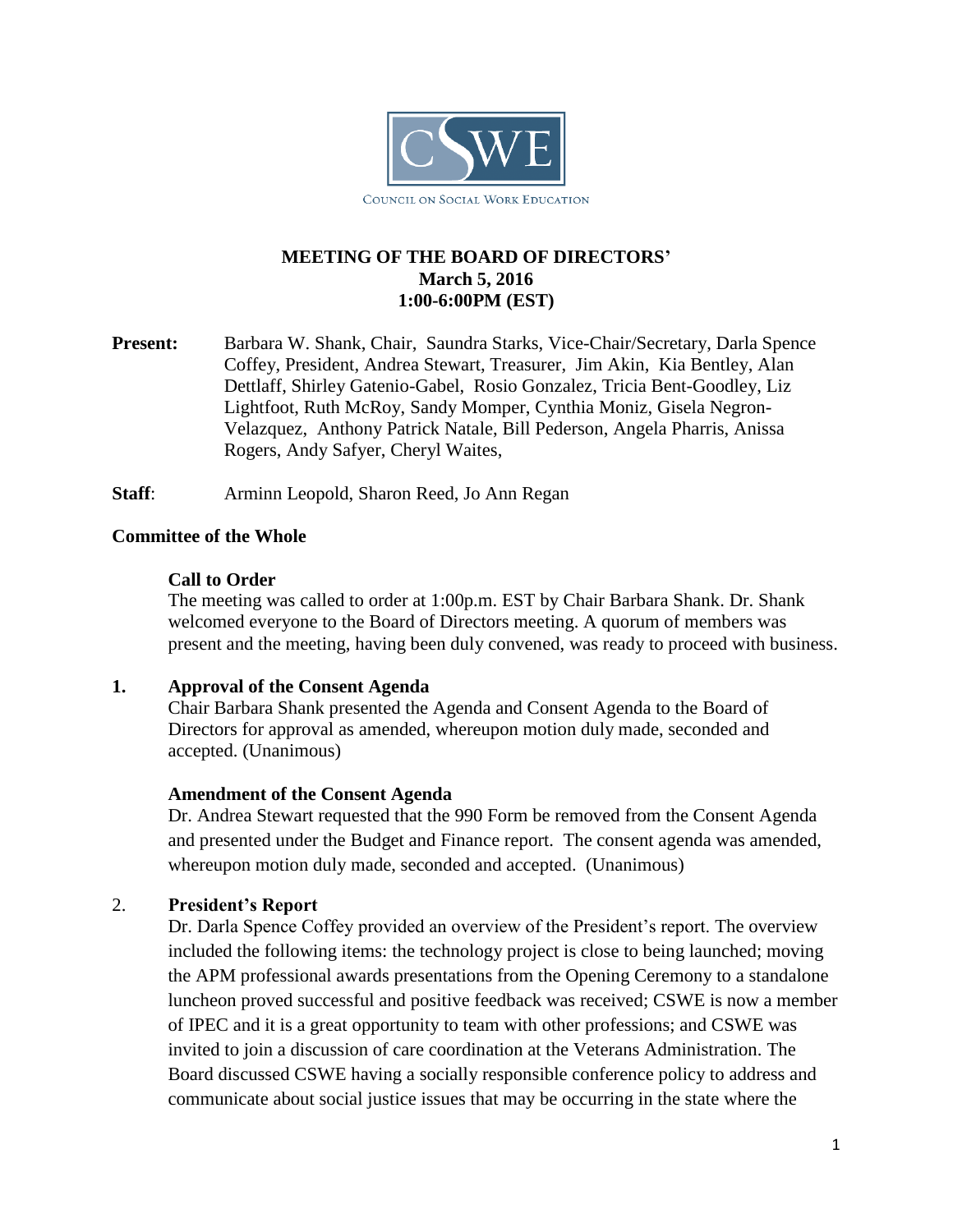APM conference is held. Dr. Coffey requested that Dr. Regan ask the Council on Conferences and Faculty Develop (CCFD) to include this topic of discussion on the agenda at their next meeting. Dr. Coffey concluded her report.

### **3. Budget & Finance**

Treasurer Andrea Stewart provided an overview of the Statement of Financial Position FY2016, Statement of Activity FY2016, and the 990 Form to the Board of Directors for approval as amended. Mr. Arminn Leopold provided additional information. The report was concluded, whereupon motion duly made, seconded and accepted as amended. (Unanimous)

#### **Amendment of the 990 Form**

The Board of Directors requested that the 990 Form be revised to list voting Board members only; going forward non-voting members will not be listed on the 990 Form, whereupon motion duly made, seconded and accepted. (Unanimous)

# 4. **Investment Report**

Dr. Alan Dettlaff provided an overview of the Investment Report to the Board of Directors for Approval as amended. He noted that CSWE Long Term investments have performed well. Dr. Dettlaff concluded his report, whereupon motion duly made, seconded and accepted as amended. (Unanimous)

### **Amendment of the Investment Report**

Dr. Dettlaff requested that the language in the "CSWE Reserves Overview Information" document be corrected to reflect a **decrease** of 35,107.80 instead of an **increase** in the KA Kendall Investment fund, whereupon motion duly made, seconded and accepted as amended. (Unanimous)

# 5. **Centralized Application System (CAS)**

Dr. Darla Spence Coffey provided an update on the CAS. Discussion ensued. She requested that the Board of Directors approve CSWE moving forward with establishing an advisory committee and implementing the process for the CAS. Dr. Coffey concluded her report, whereupon motion duly made, seconded and accepted. (Unanimous)

# 6. **Accreditation of Practice Doctoral Programs in Social Work**

President Coffey presented an overview of the number of activities related to discussing and examining the issues of practice doctorates over the last six (6) years. A motion was made to The Board requesting that the Commission on Accreditation move forward with developing a process for the accreditation of practice doctoral programs consistent with existing CSWE processes. It was noted that the process will need to be done in a quality way and will need support and staffing to move forward with the implementation process. Dr. Coffey concluded her update, whereupon motion duly made. The motion was seconded and accepted. (Unanimous)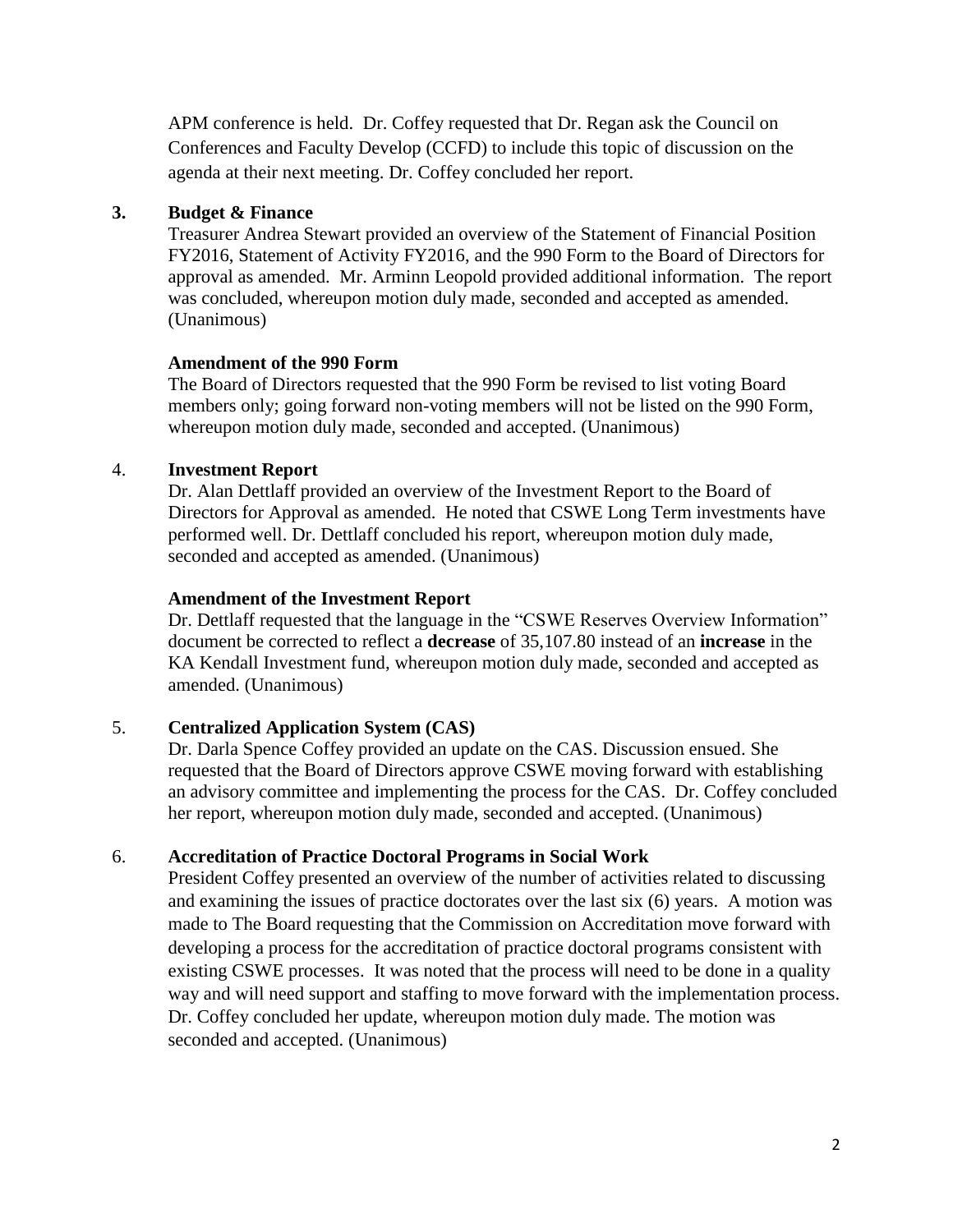### 7. **Position on International Accreditation**

Dr. Shirley Gatenio-Gabel provided an overview of the report of the Commission on Global Social Work Education Position on International Accreditation. The Board received the report as presented. Dr. Gatenio-Gabel concluded her report, whereupon motion duly made, seconded and accepted. (Unanimous)

### **8. Recognition and Awards Committee**

The Recognition and Awards Committee made a recommendation to the Board of Directors that the 2016 Professional Awards nominations be presented to; Dr. Larry Davis, Significant Lifetime Achievement Award and Dr. Faye Mishna, Distinguished Recent Contribution to Social Work Education Award. The Board accepted the committee's recommendations as presented, whereupon motion duly made, seconded and accepted. (Unanimous)

The Recognition and Awards Committee requested the Board's approval to draft language and criteria for the *Educational Leadership & Service to the Professional Education* and *the Advancement of Social Work Education* awards. The committee will present the criteria and language for the awards to the Board at the November, 2016 meeting. Dr. Angela Pharris concluded her report, whereupon motion duly made, seconded and accepted. (Unanimous)

### **9. Strategic Planning Committee**

The Strategic Planning Committee provided the Board an overview of a plan to engage a consultant to assist with the Strategic Planning process. Dr. Darla Spence Coffey, Dr. Anthony Natale, and Dr. Rosio Gonzalez will start the process by interviewing consultants to assist with this project.

#### **10. Bylaws Committee**

The Bylaws Committee provided an overview of the committee's work. It was noted that the Bylaws should be concise and operational procedures should not be included in the Bylaws. The Board recommended that Dr. Jo Ann Regan and staff separate Bylaws and Policy and present a draft to the Board at its June meeting. A more final version of the Bylaws will be presented to the Board at the November, 2016 meeting.

#### **11. Affirmative Action Committee**

The Affirmative Action Committee provided an overview of the committee's work. The committee will have two recommendations to share with the Board in June. It was noted that legal counsel should review any changes made to the Affirmative Action Policy.

There being no further business to come before the Board, the meeting was adjourned at 5:00 p.m. EDT.